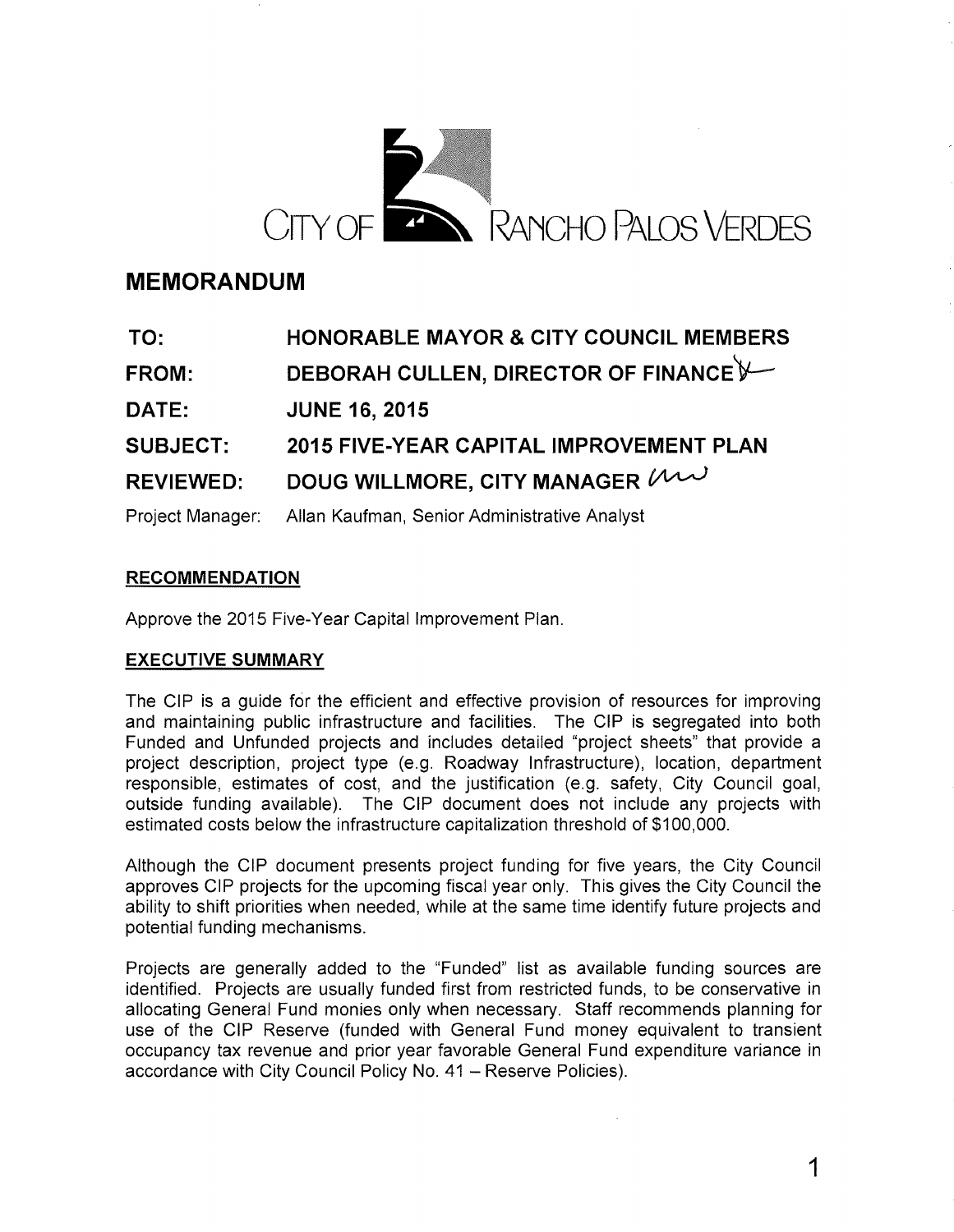## **2015 FIVE-YEAR CAPITAL IMPROVEMENT PLAN June 16, 2015 Page 2 of 3**

On May 26, 2015, the Planning Commission reviewed the CIP Document and adopted P.C. Resolution 2015-10, finding it to be consistent with the General Plan.

Based on City Council direction on June 2, 2016, the following changes have been made to the 2015 CIP:

- Civic Center Tennis Court and Skate Plaza projects were combined and moved to the Unfunded list;
- ADA Improvement Project at Del Cerro and Burma Road was removed from the CIP;
- Fiber Optic Cabling at Abalone Cove Sewer Lift Stations, Abalone Shoreline Park, and Ladera Linda Community Center was removed from the CIP; and
- Funding for the Hawthorne Boulevard Corridor Beautification Study was moved from year 5 to year 1

The CIP list of "funded" projects (totaling \$34.9 million) has been integrated into the 2015 Five-Year Financial Model.

Projects listed in Year 1 of the CIP (table below), totaling \$3.2 million have been included in the proposed FY15-16 budget, which is also on the June 16, 2015 agenda for City Council consideration.

| <b>Projects</b>                                                                                                  | Page |    | <b>FY15-16</b> |
|------------------------------------------------------------------------------------------------------------------|------|----|----------------|
| Landslide Dewatering Well Program                                                                                | 15   | \$ | 450,000        |
| Citywide ADA Transition Plan Implementation                                                                      | 20   |    | 200,000        |
| <b>PVIC Exhibits</b>                                                                                             | 24   |    | 455,000        |
| Traffic Safety Improvements - PVDE at Bronco                                                                     | 32   |    | 500,300        |
| Hawthorne Blvd Corridor Beautification Study (Phase 1)                                                           | 35   |    | 150,000        |
| Pavement Management Program Update                                                                               | 36   |    | 120,000        |
| Regional Storm Water Quality Project                                                                             | 44   |    | 100,000        |
| <b>Subtotal Capital Improvement Projects Fund</b>                                                                |      | s  | 1,975,300      |
| Storm Drain Lining                                                                                               | 41   | \$ | 340,836        |
| Storm Drain Point Repairs                                                                                        | 42   |    | 900,000        |
| <b>Subtotal Water Quality Flood Protection Fund</b>                                                              |      | S. | 1,240,836      |
| <b>Total Capital Spending</b>                                                                                    |      |    | \$3,216,136    |
| Note: The Five-Year Capital Improvement Plan includes only projects with cost<br>estimates of \$100,000 or more. |      |    |                |
| <b>Summary of Resources Used for Funding Capital Spending</b>                                                    |      |    | FY15-16        |
| Use of CIP & General Fund resources                                                                              |      | S  | 1,020,030      |
| Use of restricted funds and revenue                                                                              |      |    | 2,196,106      |
| <b>Total Resources Used to fund Capital Spending</b>                                                             |      |    | \$3,216,136    |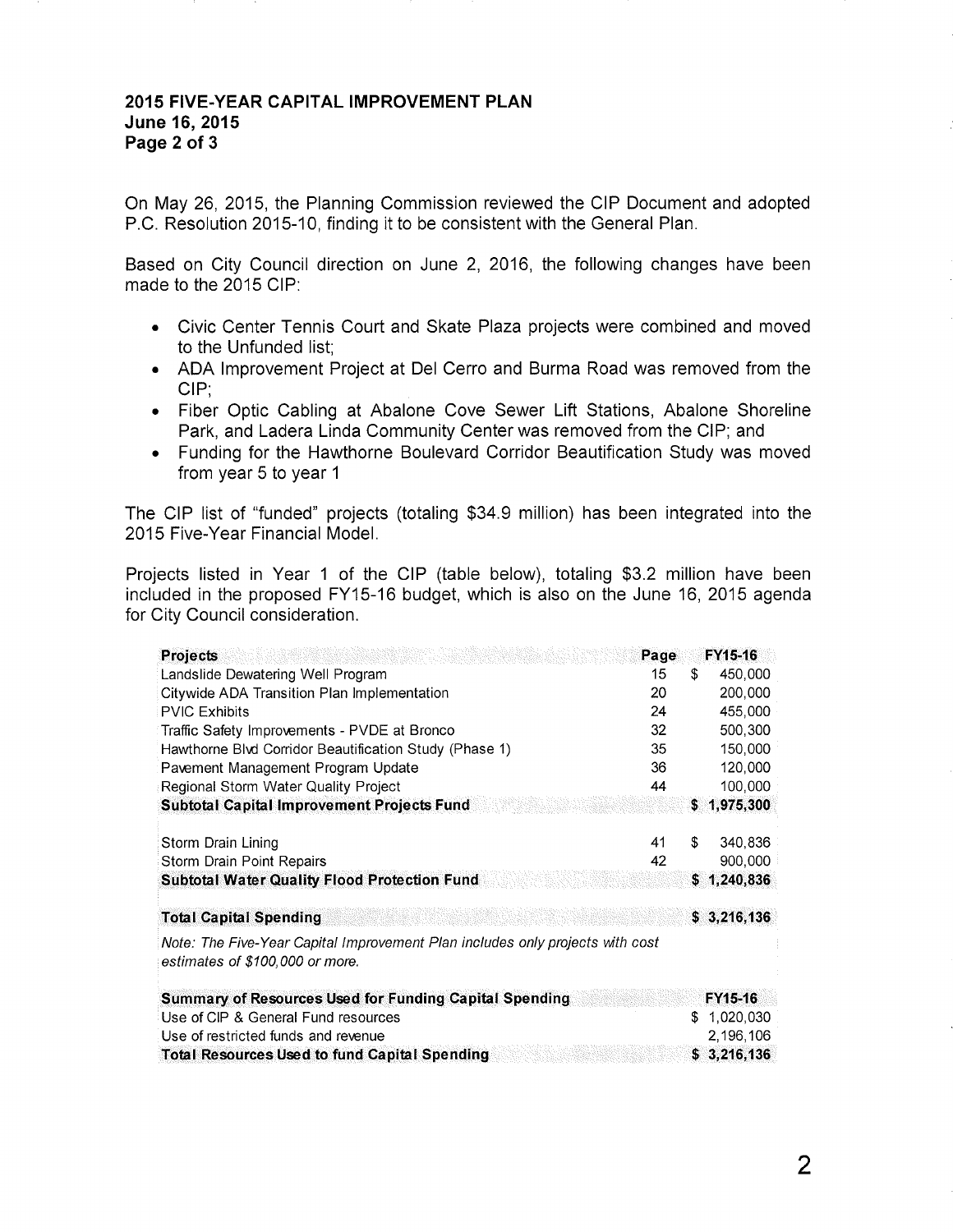## **2015 FIVE-YEAR CAPITAL IMPROVEMENT PLAN June 16, 2015 Page 3 of 3**

## **BACKGROUND AND DISCUSSION**

Programming capital facilities and improvements over time can promote better use of the City's limited financial resources, reduce costs and assist in the coordination of public and private development. Based on guidelines of the framework and those set forth by the City Council, Staff developed an inventory of capital projects. This inventory was compiled through a comprehensive review of existing reports, infrastructure plans, community input and the City Council's direction, goals and priorities. Some of these plans include the following: the Pavement Management System, Vision Plan, Sanitary Sewer Master Plan, Public Use Master Plan, Trails Network Plan, Storm Drain Master Plan and the General Plan.

Staff evaluated every project quantified during the establishment and update of the CIP and established Criteria justifications that are reflected on each project sheet. These justification categories include: safety, support of essential City services, support of Council plan goals, economy and efficiency, outside funding, and community quality/sustainability. The Criteria justifications and the availability of restricted (non-General Fund) monies, are utilized to establish the priority level of CIP projects. Staff has included columns on the Funded and Unfunded lists (pages 11 & 68 of the document) to indicate whether the project supports public safety or another City Council priority.

## Expected Additions to Future CIP Documents

Staff anticipates there will be future factors in 2015 and 2016 that will drive additional projects to the CIP, namely:

- 1. Completion of the Storm Drain Master Plan is expected in 2015;
- 2. Draft Parks Master Plan will be presented to the City Council on June 30, 2015; and
- 3. Update of the City's General Plan is expected to be finalized in FY15-16.

## **Attachment:**

[2015 Five-Year Capital Improvement Plan \(page 4\)](#page-3-0)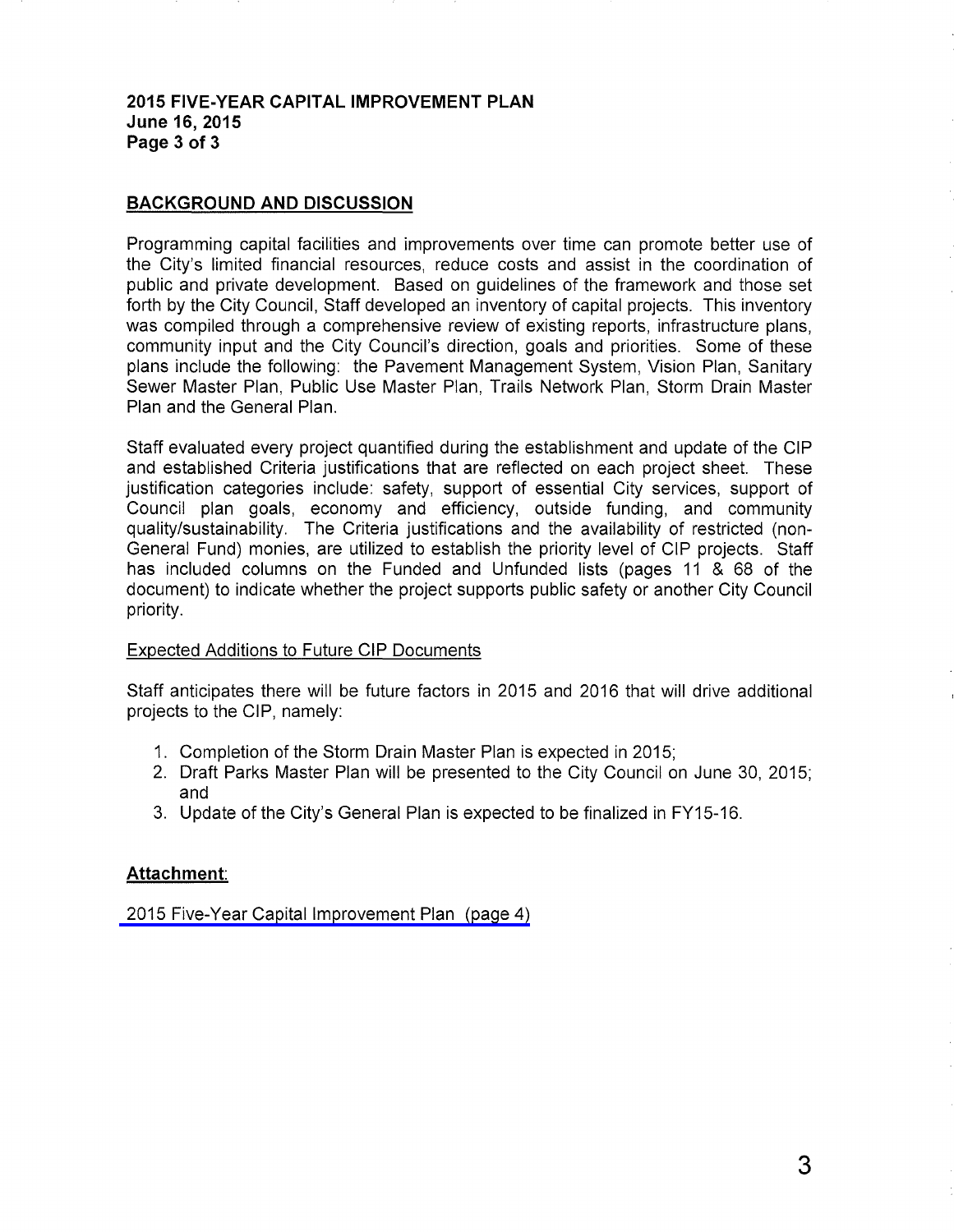<span id="page-3-0"></span>



# 2015 Five-Year Capital Improvement Plan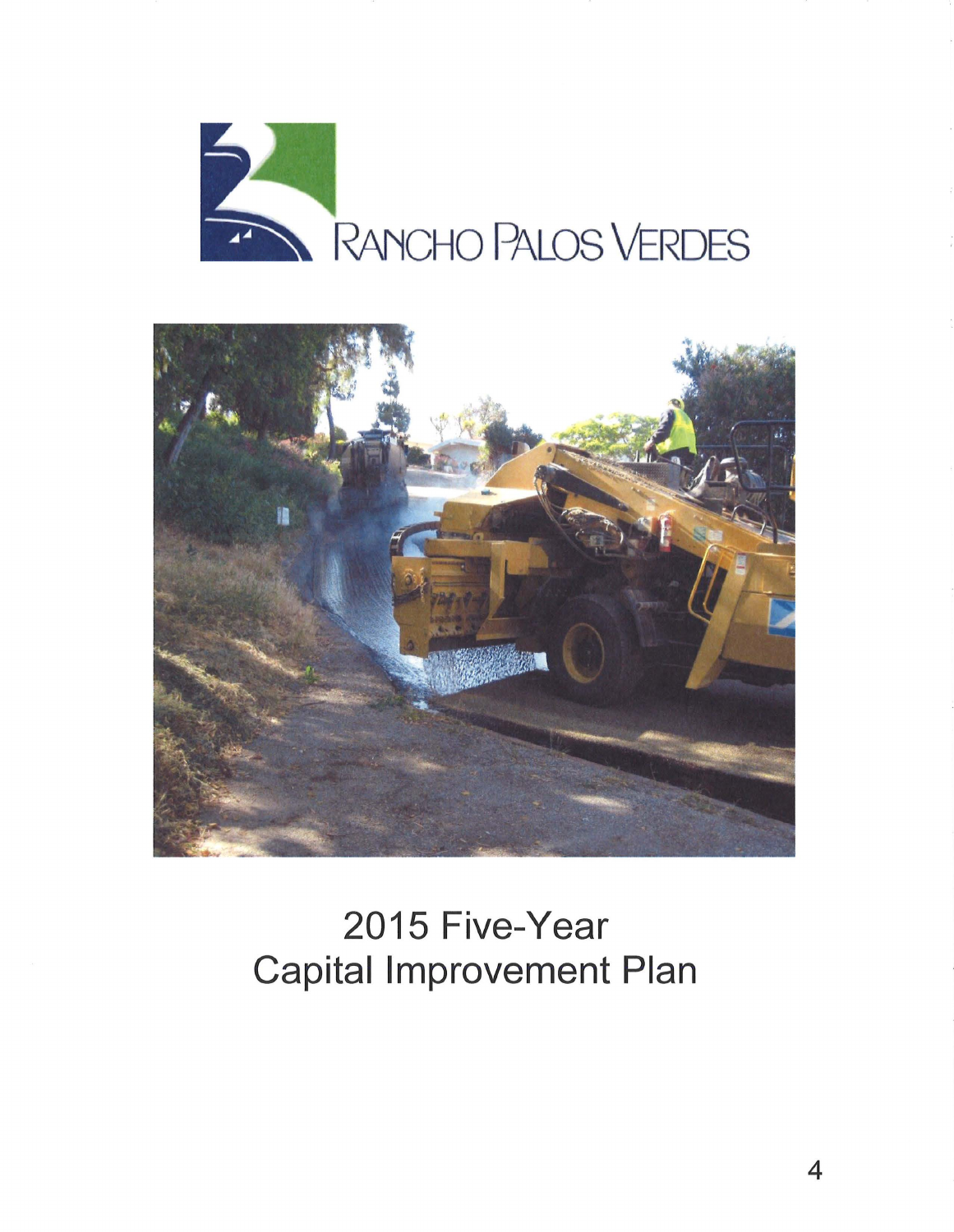# **TABLE OF CONTENTS**

| <b>INTRODUCTION</b> |  |
|---------------------|--|
|---------------------|--|

| <b>FUNDED PROJECTS</b>                                                                  | 10       |
|-----------------------------------------------------------------------------------------|----------|
| <b>FIVE YEAR CIP FUNDED LIST</b>                                                        | 11       |
| ABALONE COVE SEWER DISTRICT REHABILITATION<br><b>PALOS VERDES DRIVE SOUTH LANDSLIDE</b> | 12<br>14 |
| <b>PARK SITES</b>                                                                       | 16       |
| <b>PUBLIC BUILDINGS</b>                                                                 | 19       |
| <b>RIGHT OF WAY</b>                                                                     | 25       |
| SANITARY SEWERS                                                                         | 37       |
| STORM WATER SYSTEM                                                                      | 40       |

| <b>UNFUNDED PROJECTS</b>                                                                                                                      | 45                         |
|-----------------------------------------------------------------------------------------------------------------------------------------------|----------------------------|
| UNFUNDED LIST                                                                                                                                 | 46                         |
| <b>PALOS VERDES DRIVE SOUTH LANDSLIDE</b><br><b>PARK SITES</b><br><b>PUBLIC BUILDINGS</b><br><b>RIGHT OF WAY</b><br><b>STORM WATER SYSTEM</b> | 47<br>49<br>55<br>59<br>70 |
| TRAII S                                                                                                                                       | 76                         |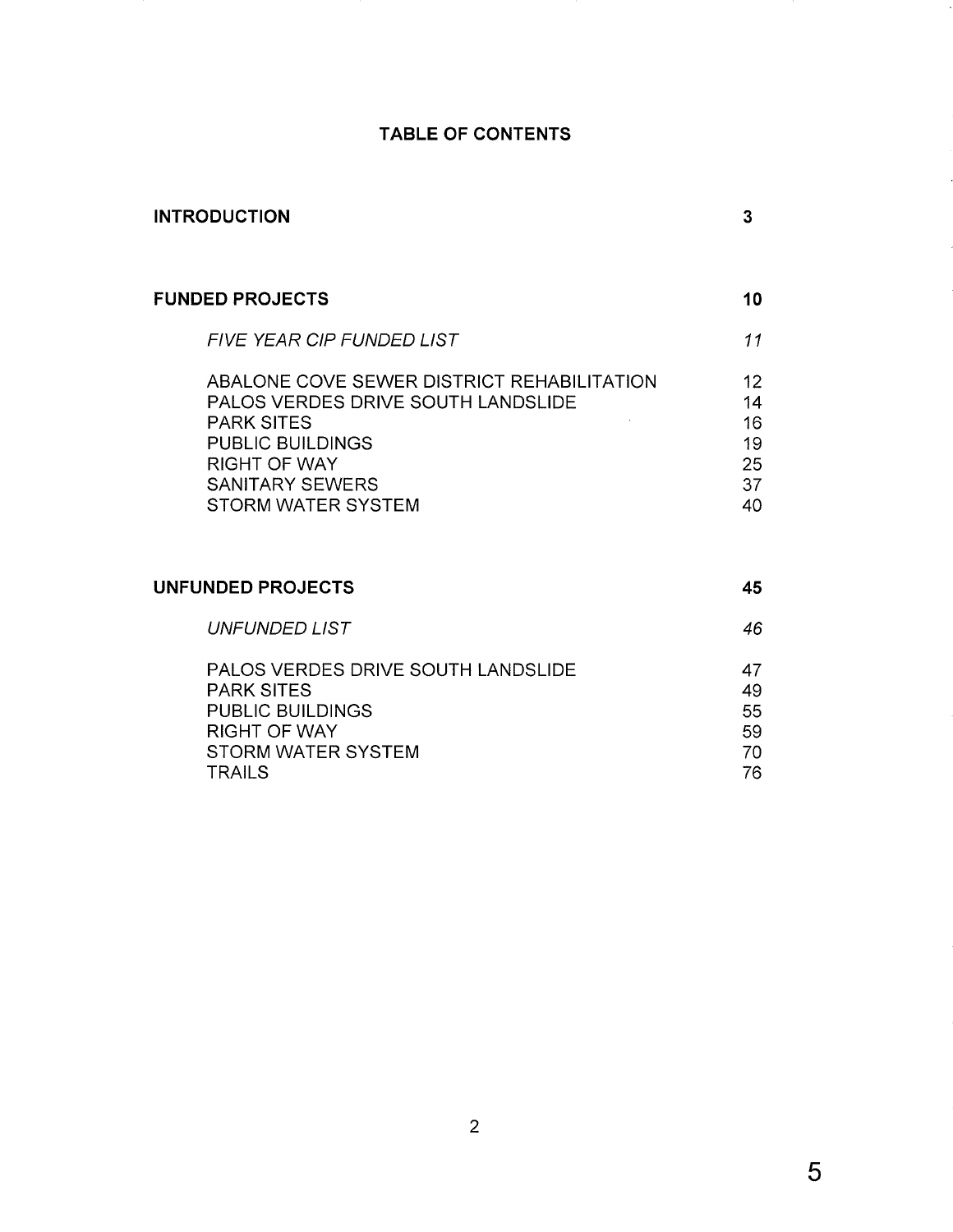## **INTRODUCTION**

A Capital Improvement Plan (CIP) is a guide toward the efficient and effective provision of public infrastructure and facilities. Programming capital facilities and improvements over time can promote better use of the City's limited financial resources, reduce costs, and assist in the coordination of public and private development. In addition, the planning process is valuable as a means of coordinating and taking advantage of joint planning and development of facilities and infrastructure where possible. Careful management of these assets keeps the City poised for flexible and responsive strategic planning that allows the City to proactively prepare the groundwork for capital projects so that when funding opportunities arise, a plan is ready to be implemented. By looking beyond year-to-year budgeting and projecting what, where, when and how capital investments should be made, capital planning enables public organizations to maintain an effective level of service for the present and future population.

## **THE CAPITAL IMPROVEMENT PLAN (CIP)**

The result of this continuing planning process is the CIP, which is the City's mid-term plan for infrastructure projects. The CIP addresses the City's needs relating to the acquisition, expansion, and rehabilitation of facilities and infrastructure. The CIP serves as a planning instrument, in conjunction with the City's General Plan and the City Council's Goals, to identify needed capital projects and coordinate the financing and timing of improvements in a way that maximizes the return to the public. It provides a planned systematic approach to utilizing the City's limited financial resources in the most responsive and efficient manner to meet its service and infrastructure needs. It serves as the "blueprint" for the future of the community and is a management and planning tool, rather than a binding document.

The underlying strategy of the CIP is to plan for necessary land acquisition, construction and maintenance of public facilities necessary for the safe and efficient provision of public services in accordance with City policies and objectives adopted in the City's General Plan. A critical element of a balanced CIP is the provision of funds to both preserve or enhance existing facilities and provide new assets to respond to changing needs and community growth. While the program serves as a mid-term plan, it is reviewed and revised annually in conjunction with the budget. Priorities may be changed due to funding opportunities or circumstances that propel a project to a higher level of importance. Along the way, projects may be revised for significant cost variances.

The CIP is primarily a document that assists in addressing the City's mid-term needs. As such, the projects and their scopes are subject to change from year-to-year as the needs of the community become more defined and projects move closer to final implementation. The adoption of the CIP is neither a commitment to a particular project nor a limitation to a particular cost. As a basic tool for scheduling anticipated capital projects, it is also a key element in controlling future capital financing. For this reason, the CIP includes some "unfunded" projects in which needs have been identified and quantified, but specific solutions and funding sources have not been determined.

When adopted, the CIP provides the framework for the City's management team and the City Council with respect to investment planning, project planning, and the managing of any City debt. This document is independent of the City Council's goals and is intended to serve as a mid-term planning document.

An integrated infrastructure management plan (IMP) is scheduled to be developed in FY15-16 to determine the impact of different funding strategies/scenarios and prioritization on project delivery over the course of multiple planning decades. The IMP will consider the maintenance level required and the useful life for each public asset and will focus particularly on the community's current and future needs (including public safety and regulatory mandates) and community expectations.

The City is currently engaged in updating the General Plan, the 1989 Parks Master Plan and the 2004 Storm Drainage Master Plan, which are expected to be adopted in FY15-16. These three master plans will heavily influence the scheduling of projects during the CIP process.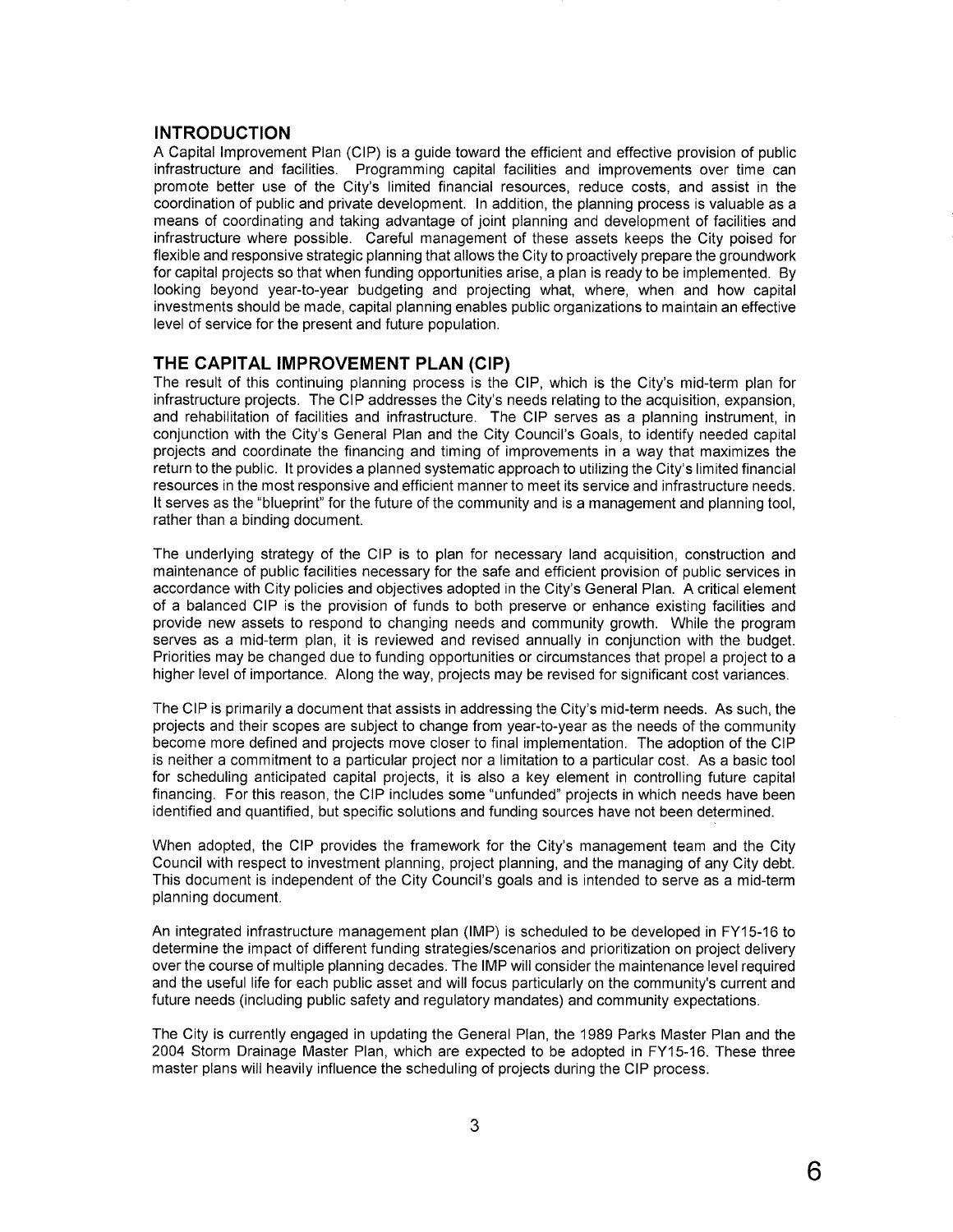A City Council-appointed Infrastructure Management Advisory Committee (IMAC) was formed in FY14-15 to assist in the implementation of the IMP and the use of the infrastructure planning tool.

## **THE CIP PROCESS**

The capital improvement plan and budget is the result of an ongoing infrastructure planning process. Infrastructure planning decisions must be made with regard to both existing and new facilities and equipment. For existing facilities, the planning process addresses appropriate capital renewal strategies and repair-versus-replacement of facilities. New service demands are also considered, since they often affect capital facility requirements. Planning for the five-year CIP period and subsequent years, includes linking the General Plan to the capital plan requirements, conducting needs assessments and allowing for flexibility to take advantage of opportunities for capital investment. The FY15-16 through FY19-20 CIP is developed through input from professional staff, citizens of Rancho Palos Verdes, and elected or appointed City officials.

## **CIP REVIEW TEAM**

A CIP Review Team is responsible for annually reviewing capital project requests and providing recommendations to the City Manager. This team is comprised of staff from the Office of the City Manager, Finance, Public Works, Community Development, and Recreation and Parks Departments, and the City Attorney. This team conducts an in-depth analysis of the impact of the CIP on present and future cash flows and financial obligations, as well as the City's ability to finance, process, design, and ultimately maintain projects. The Team will also analyze the fiscal impact for each individual project; including future maintenance and replacement costs, associated monetary benefits (e.g. future maintenance savings), as well as any applicable future revenue opportunities. The Team meets periodically throughout the year to evaluate the progress of projects, and examine future needs of the City.

The overall goal of the CIP Review Team is to develop CIP recommendations that:

- Preserve the past by investing in the continued upgrade of City assets and infrastructure;
- Protect the present with improvements to City facilities and infrastructure; and
- Plan for the future.

Projects are identified by staff, professional consultants, residents and/or elected officials. There are typically more proposals than can be funded in the five-year CIP period, so the team conducts an internal project ranking process. The criteria used in this internal ranking includes, but is not limited to, safety, support of essential City services, support of City Council's goals, economy and efficiency, outside funding committed (or eligible for), and community quality/sustainability. Projects are prioritized based on the criteria outlined in this plan in the following section. If a project receives a lower ranking, it just means that other projects in that period of time are more critical for the City to address. While ratings are important in determining recommended projects, the realities of the City's financial situation are critical to all decisions.

## **CIP CRITERIA**

Safety: Enhance or improve the overall safety of the City and delivery of services. Protect the health and welfare of residents.

Supports Essential City Services: Maintenance and development of existing or new facilities and infrastructure which allows the City to deliver essential services to residents of Rancho Palos Verdes.

Supports City Council Goals: Supports the goals established annually by the City Council. Meets citywide long-term goals and is in compliance with the City's General Plan.

Economy and Efficiency: Maintain and enhance the economy and efficiency of providing services in Rancho Palos Verdes. This criterion would include projects which improve business processes and overall efficiency while also evaluating environmental impacts.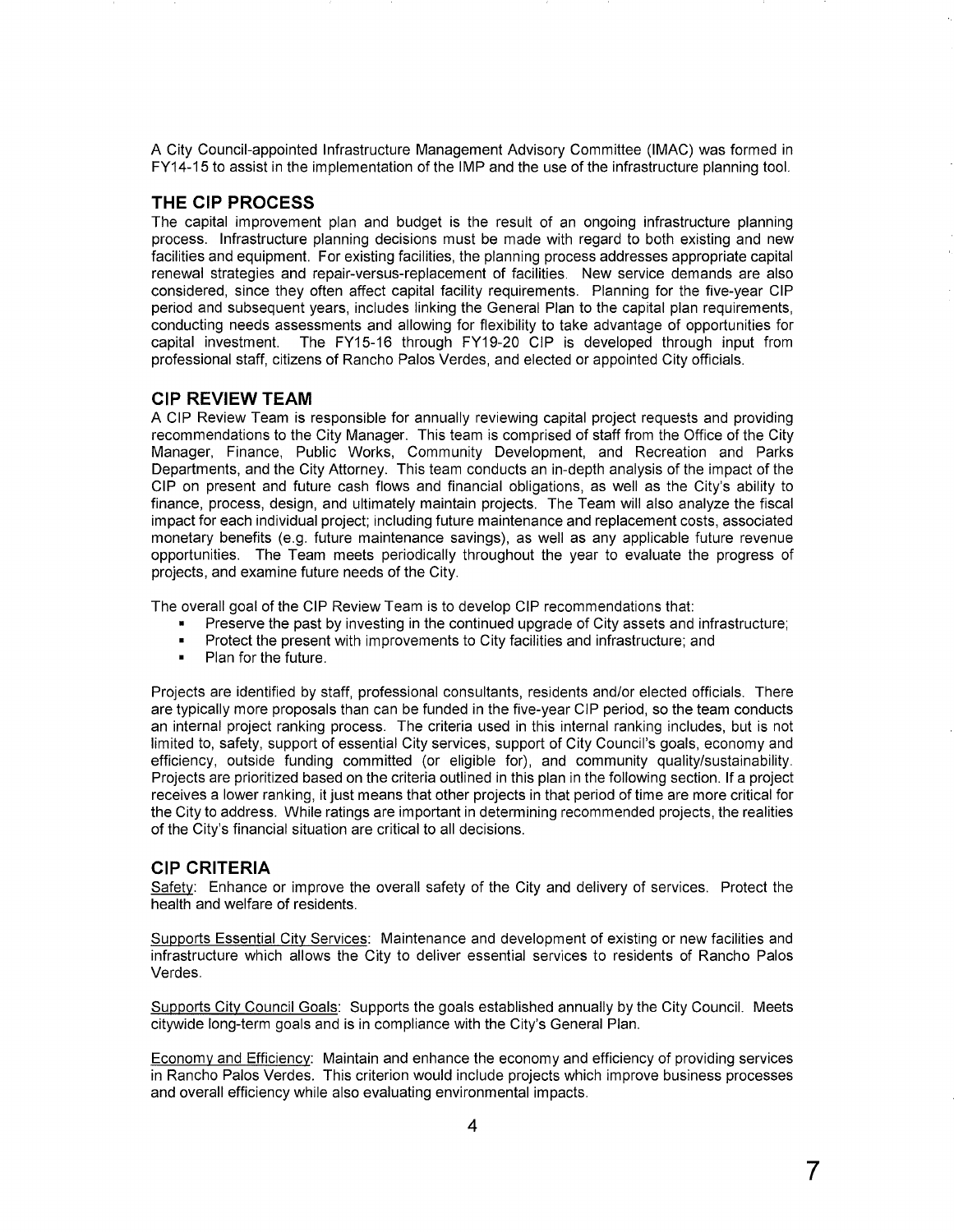Outside Funding Committed or Eligible: Support a project for which outside funding has been committed to or may be obtained through restricted revenue sources.

Community Quality/Sustainability: Maintain and enhance the infrastructure and services which support our residential and business community. This criterion would include projects which preserve and enhance the overall quality of life in Rancho Palos Verdes and projects which ensure economic viability to support the community.

## **THE CIP CALENDAR**

| October-December | Departments prepare CIP requests                                                    |
|------------------|-------------------------------------------------------------------------------------|
| January          | CIP Review Team reviews requests                                                    |
| February-May     | Recommendations developed to be included in the Five-Year<br>Model and Draft Budget |
| May-June         | Planning Commission Review                                                          |
| May-June         | Recommendations presented to the City Council for approval                          |
|                  |                                                                                     |

Additional forms and methods of public outreach will be conducted as directed by the City Council.

## **PROJECT LISTS**

The CIP includes a comprehensive listing of all projects contained in the Five-Year Plan and also projects beyond the five-year period. Detailed project sheets are contained in the Plan for all projects included in the CIP. Another list of unfunded projects is also contained in the Plan to highlight quantified projects beyond the five-year period. Projects which are included in the CIP were evaluated based on the criteria approved by the City Council and are in compliance with the goals set forth in the City's General Plan. Application of these criteria ensures that each project recommended for Council consideration does indeed support the policy objectives of the City's long-term planning documents and identifies a basis for scheduling and allocation of resources. Cost estimates have been developed for each project based on preliminary project descriptions, and include all estimated costs for land acquisition, permits and inspections, project management and project engineering, consultant design work, construction, utilities, information technology infrastructure and other associated project costs. Estimates are based on today's dollars.

## **CAPITAL IMPROVEMENT POLICIES**

The Finance Department, in cooperation with all other City Departments and the City Attorney, shall produce a working document designed to identify capital needs annually in conjunction with the budget process. This Five-Year Capital Improvement Plan (CIP) is submitted to the City Council to utilize in reviewing and prioritizing capital projects. After adoption by the City Council during the budget process, the CIP becomes the City's plan for capital improvements for the next five years, with annual adjustments as needed.

## **Type of Project**

#### **Definitions**

Capital asset: An asset with a cost in excess of \$5,000 and an expected useful life of more than one year, such as automobiles, equipment, and furniture. These items will continue to be included in the operating budget. Items such as automobiles, minor equipment, and furniture will continue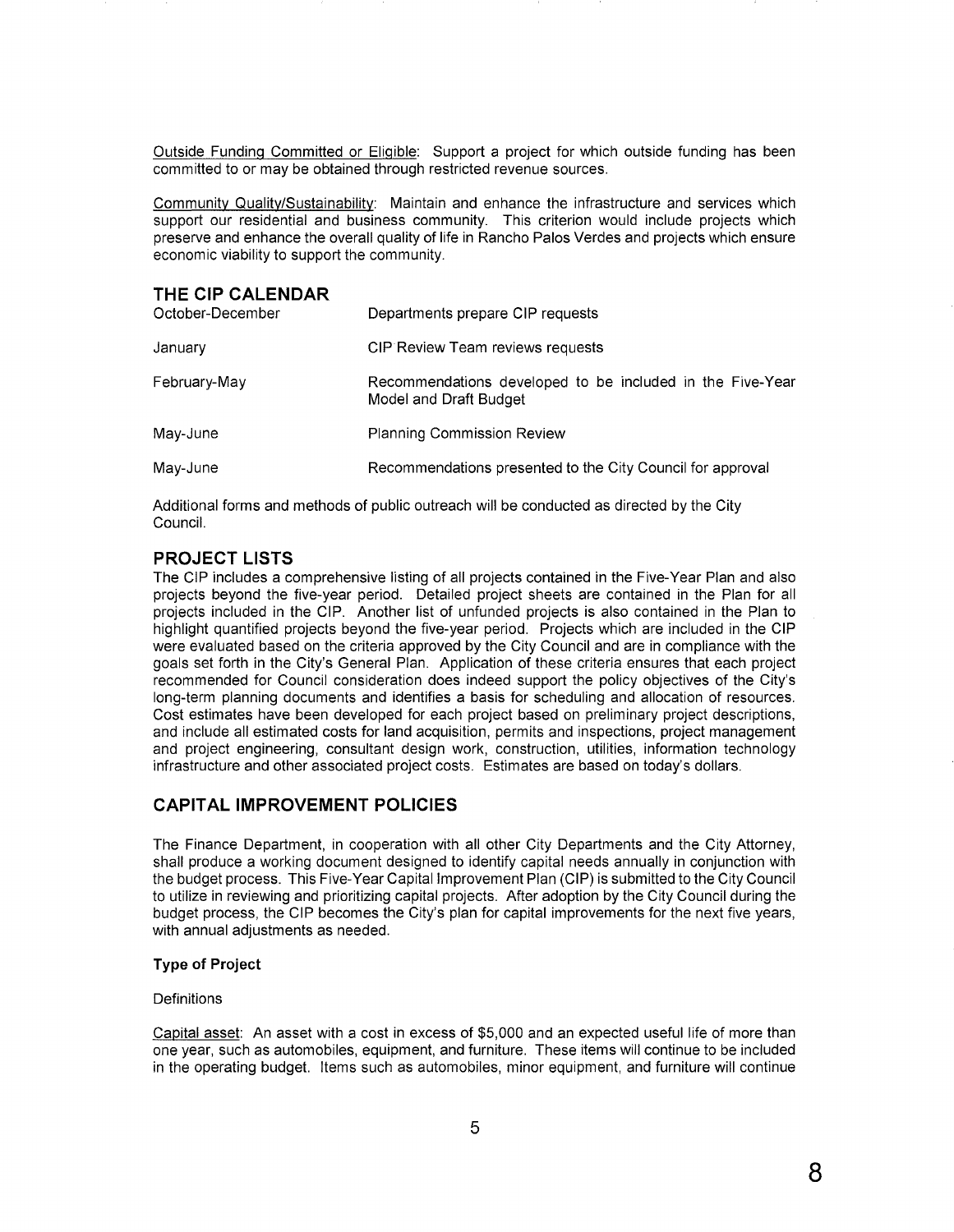to be accounted for and funded using the Equipment Replacement Fund and are not included in the capital improvement plan.

Capital project: A project expected to have a useful life greater than ten years and an estimated cost of \$100,000 or more. Capital projects include the construction, acquisition, or major renovation of buildings, roadways, utility systems, or other structures, purchase of land, and major landscaping projects.

Projects meeting the above definition will be included in the CIP document in addition to the City's budget document. The information will be tied to the capital budget and totals for each project in the CIP will be included in the capital budget.

#### Selecting the Projects for the CIP

The comprehensive capital project planning process has the following essential components:

- The General Plan (Long-term Plan 10 Years)
- The Capital Improvement Plan (Mid-term Plan 5 Years)
- The Capital Budget (Short-term Plan 1 Year)
- City Council Goals (Long-term and Short-term evaluated each year)

All projects selected for the CIP should be consistent with the goals identified by the City Council or as outlined in the City's General Plan. The project selection process strives to achieve a balanced plan for the community to include all necessary and high priority projects, while also enhancing City services and facilities.

#### Operating Budget Impact Identified in the CIP

The operating impact of proposed capital projects, including personnel, operating expenditures, capital outlay, and debt service, as applicable, will be identified in the CIP document and considered in preparing the annual operating budget and Five-Year Financial Model.

#### Moving Projects from the CIP to the Capital Budget

All projects approved in the annual capital budget are appropriated at the estimated cost to complete the project. At the end of each fiscal year, the remaining appropriation for uncompleted portions of the project will be carried forward to subsequent fiscal years.

Staff will identify the estimated costs, potential funding sources, operating impact, and project schedule for each capital project proposal before it is submitted to the City Council.

Staff will coordinate development of the capital improvement budget with the development of the operating budget. All costs for internal professional services needed to implement the CIP will be included in the capital budget as part of the budget document for the years the CIP is to be implemented.

Cost tracking for components of the capital improvement program will be updated semi-annually to ensure project completion against budget and established time lines.

#### Funding of the CIP Reserve Fund

City Council Policy No. 41 regarding the City's Reserves provides for a minimum CIP Reserve level of \$3,000,000 for emergency projects, the transfer of the total annual Transient Occupancy Tax (TOT) revenue into the CIP Reserve, and the transfer of any prior year General Fund favorable expenditure variance to the CIP Reserve. The TOT revenue for FY15-16 is estimated to be about \$5.0 million.

#### Definition of Capital Budget Year

A capital budget year runs concurrent to the operating budget fiscal year beginning July  $1<sup>st</sup>$  and ending June 30<sup>th</sup>.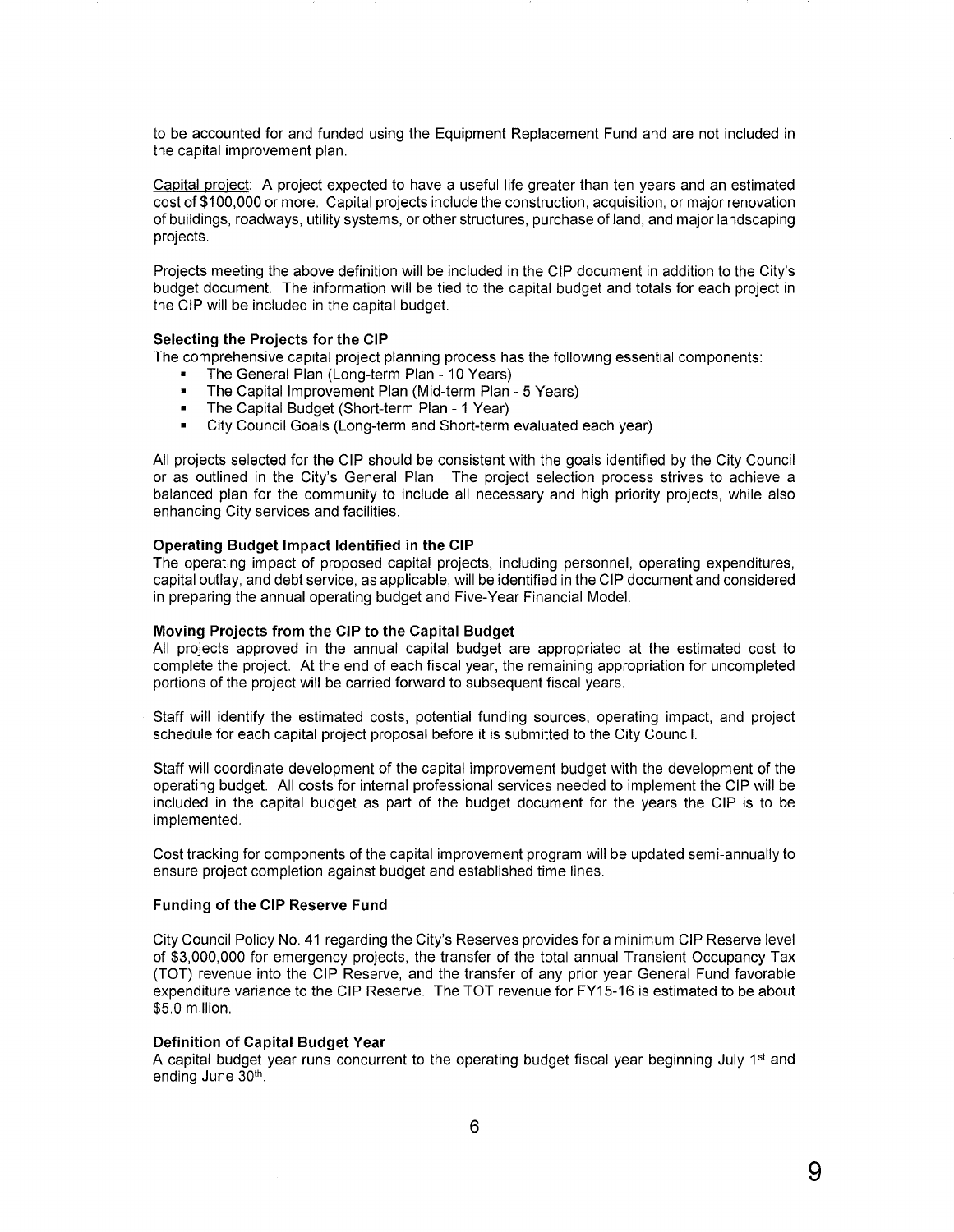#### **Types of Financing**

The nature and cost of the project generally determines the financing options as do projected revenue. The following financing instruments could be used in the following preferred order:

- Outside funding that does not require repayment, including grants, federal, state and county restricted funding (i.e. transportation funding), and donations;
- Developer Fees;
- City restricted revenue imposed by voters (i.e. environmental excise tax, storm drain user fee);
- Accumulated Fund Balances in Restricted Funds;
- General Fund;
- Debt Secured by a Restricted Revenue Source; and
- General Obligation Debt.

#### **Application of Restricted Funding Sources**

It is the City's policy to apply restricted funding sources after a project is completed and final cost is identified, or at the close of each fiscal year, whichever occurs first.

#### **Evaluation of Capital Projects**

Capital project and program reviews are to monitor existing project performance and to update the Five-Year CIP. Each project must be actively managed and semi-annual reports on the physical and fiscal status of each project should be made available to the City Council in conjunction with the budget adoption and Mid-Year Financial Review.

#### **Green Building Standards**

The City of Rancho Palos Verdes requires the incorporation of green building principles and practices into the design, construction, and operation of all City facilities, and to evaluate all land purchases for future development on the basis of reducing environmental impacts whenever feasible.

#### **Standards for Maintenance**

It is important to have standards in place for the various infrastructure systems throughout the City to maintain this investment and be positioned to provide adequate services for the residents of Rancho Palos Verdes. Staff will develop maintenance standards and schedules as appropriate.

#### **Contingency Policy**

The need for contingencies will be evaluated with each project and be included in the CIP on a case-by-case basis.

#### **Project Change Orders**

Project change orders will be made in accordance with the policy stated in Section 02.44 of the Municipal Code.

## **GENERAL PLAN GOALS**

The goals stated below are included in the City's General Plan which serves as the City's long-term strategic planning tool. All CIP projects should contribute to fulfilling one or more of the goals listed below.

#### **Natural Environment Element**

It is the goal of the City of Rancho Palos Verdes to conserve, protect, and enhance its natural resources, beauty, and open space for the benefit and enjoyment of its residents and the residents of the entire region. Future development shall recognize the sensitivity of the natural environmental and be accomplished in such a manner as to maximize the protection of it.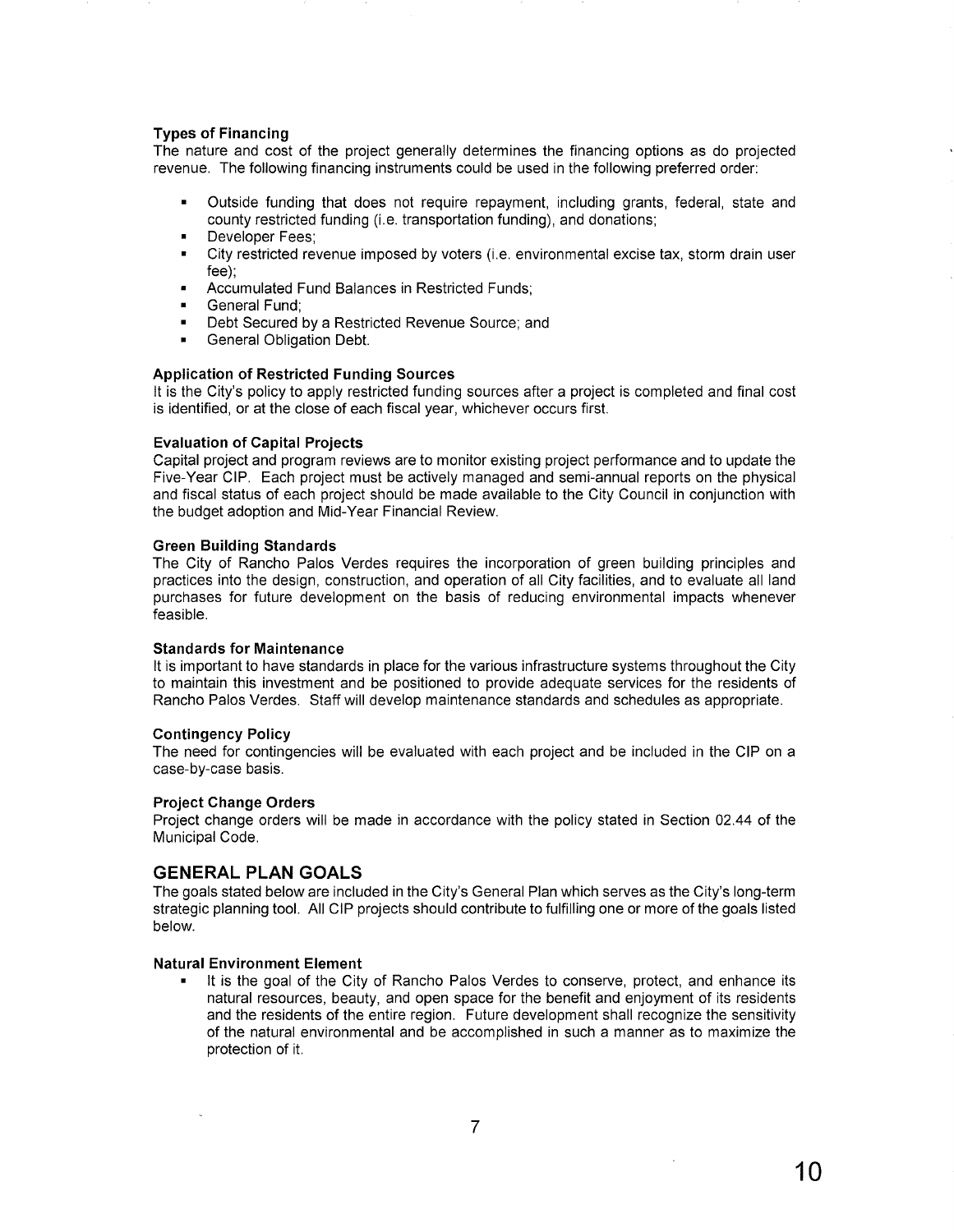#### **Socio/Cultural Element**

It is the goal of the City to preserve and protect its cultural resources and to promote programs to meet the social needs of its citizens.

#### **Cultural Resources**

• The City shall strive to protect and preserve all significant archaeological, paleontological and historical resources within the City.

#### **Current Social, Service, and Cultural Organizations**

• Work toward a coordinated program to aid in matching the facility needs of the many and diverse groups in the community with existing and future facility resources throughout the City.

#### **Social Services**

- Encourage programs for community involvement, participation, and action to minimize the sense of isolation and powerlessness felt by many individuals in the community.
- Encourage programs for recreation, social services, and cultural and educational achievement.
- Encourage a framework for interaction among the four cities on the peninsula and between the peninsula and its surrounding communities to solve common problems.

#### **Urban Environment Element**

• It is the goal of the City to carefully control and direct future growth towards making a positive contribution to all elements of the community. Growth in Rancho Palos Verdes should be a cautious, evolutionary process that follows a well-conceived set of general guidelines, which respond to both holding capacity limitations for the region and environmental factors on the peninsula.

#### **Activity Areas**

- It is the goal of the City of Rancho Palos Verdes to preserve and enhance the community's quality living environment; to enhance the visual character and physical quality of existing neighborhoods; and to encourage the development of housing in a manner which adequately serves the needs of all present and future residents of the community.
- The City shall discourage industrial and major commercial activities due to the terrain and environmental characteristics of the City. Commercial development shall be carefully and strictly controlled and limited to consideration of convenience or neighborhood service facilities.
- The City shall encourage the development of institutional facilities to serve the political, social, and cultural needs of its citizens.
- The City shall endeavor to provide, develop, and maintain recreational facilities and programs of various types to provide a variety of activities for persons of all age groups and in all areas of the community.
- Agricultural uses within the City shall be encouraged, since they are desirable for resource management and open space.

#### **Infrastructure**

• It shall be a goal of the City to ensure adequate public utilities and communications services to all residents, while maintaining the quality of the environment.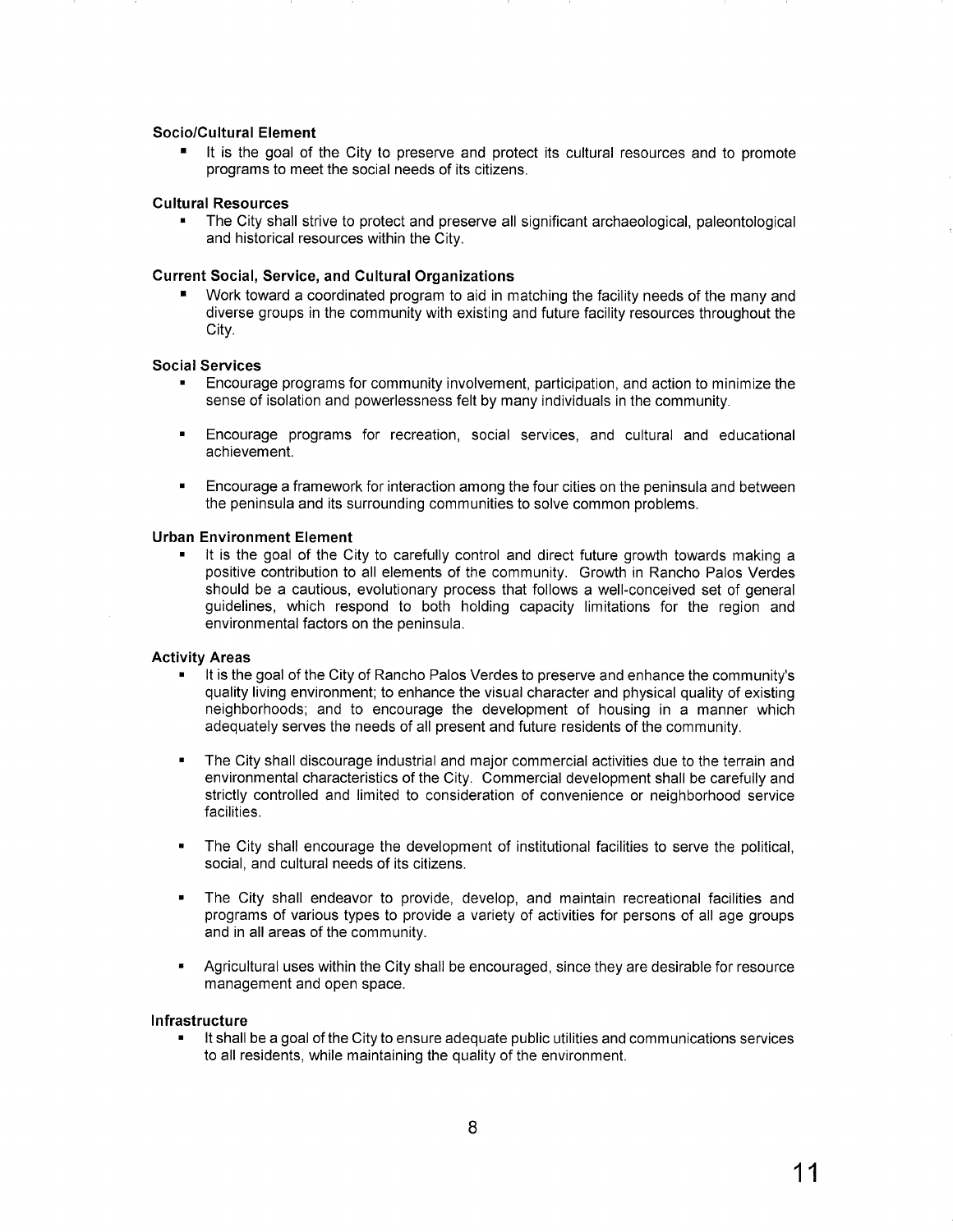- It shall be a goal of the City to provide residents with a safe and efficient system of roads, trails, and paths.
- It shall be a goal of the City to encourage the increased mobility of residents through the development of an adequate public transportation system.

#### **Safety**

- It shall be a goal of the City to provide for the protection of life and property from both natural and man-made hazards within the community.
- It shall be a goal of the City to provide for the protection of the public through effective law enforcement and fire protection programs.
- It shall be a goal of the City to develop and enforce health and sanitation, emergency communications, and disaster preparedness programs to ensure the overall health and safety of all residents.
- It shall be a goal of the City to protect life and property and reduce adverse economic, environmental, and social impacts resulting from any geologic activity.

#### **Sensory Environment**

- It shall be the goal of the City of Rancho Palos Verdes, through proper land use planning and regulations, to provide for a quiet and serene residential community with a minimum amount of restriction on citizen activity.
- Palos Verdes peninsula is graced with views and vistas of the surrounding Los Angeles basin and coastal region. Because of its unique geographic form and coastal resources, these views and vistas are a significant resource to residents and visitors, as they provide a rare means of experiencing the beauty of the peninsula and the Los Angeles region. It is the responsibility of the City to preserve these views and vistas for the public benefit and, where appropriate, the City should strive to enhance and restore these resources, the visual character of the City, and provide and maintain access for the benefit and enjoyment of the public.

#### **Land Use Plan**

• It is the goal of the City of Rancho Palos Verdes to provide for land uses which will be sensitive to and enhance the natural environment and character of the community, supply appropriate facilities to serve residents and visitors, promote a range of housing types, promote fiscal balance, and protect the general health, safety, and welfare of the community.

#### **Fiscal Element**

- It shall be a goal of the City to hold the property tax to a minimum and to continually explore and analyze the advantages and disadvantages of alternate or new sources of revenue.
- It shall be a goal of the City to explore cooperative financing strategies that might be undertaken in association with other jurisdictions.
- It shall be a goal of the City to take maximum advantage of regulatory legislation to obtain contributions, dedications, and reservations (i.e., easements).
- It shall be a goal of the City to ascertain that all revenues generated by growth are sufficient to cover costs related to growth.
- It shall be a goal of the City to thoroughly evaluate capital acquisition and operating expenditures and their impacts before implementation of programs.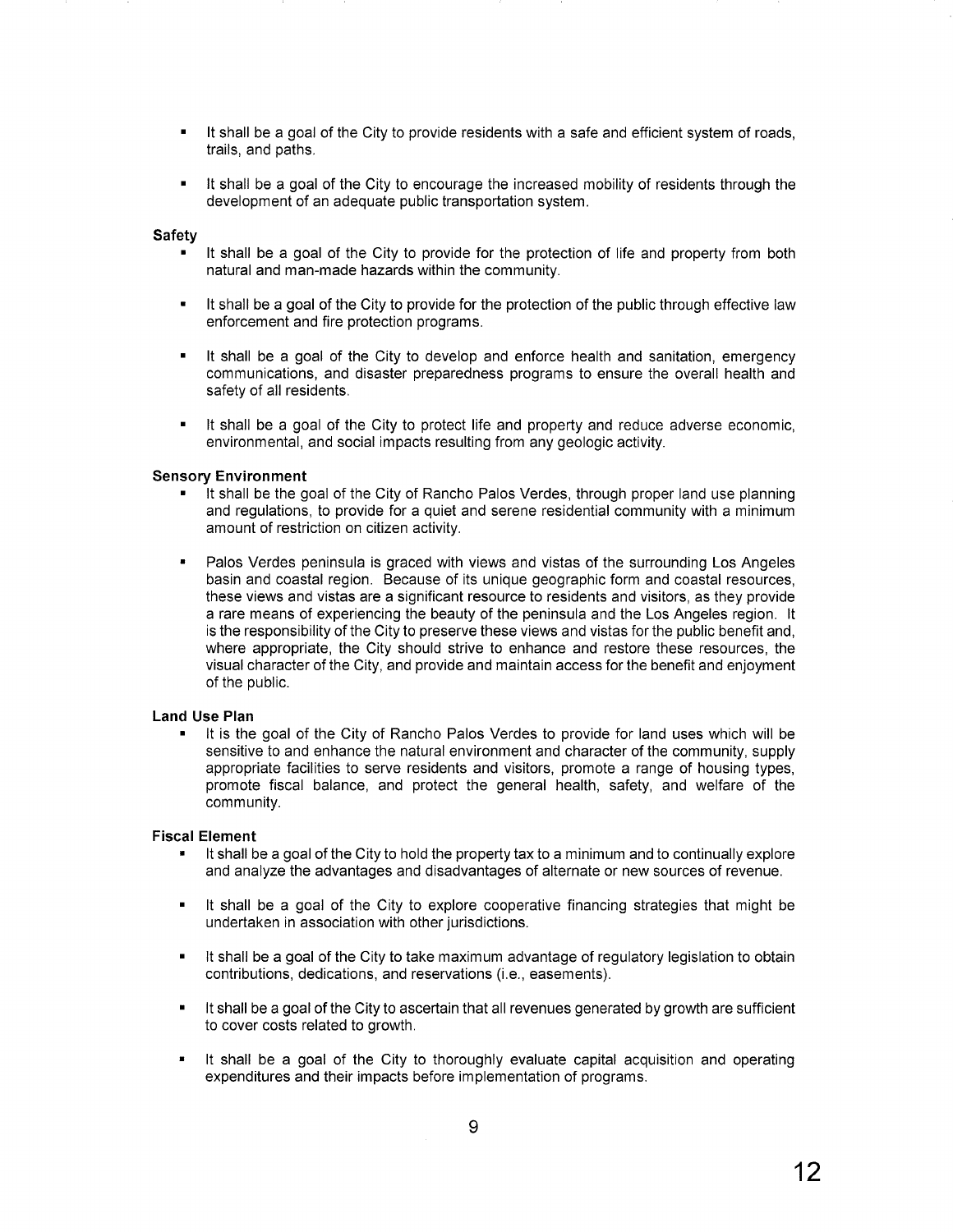## **FUNDED PROJECTS**

The following projects are those which have been identified as capital needs through various planning processes along with a proposed funding source. Because the City Council approves CIP projects for the upcoming year, proposed funding sources could change in subsequent years.

 $\bar{z}$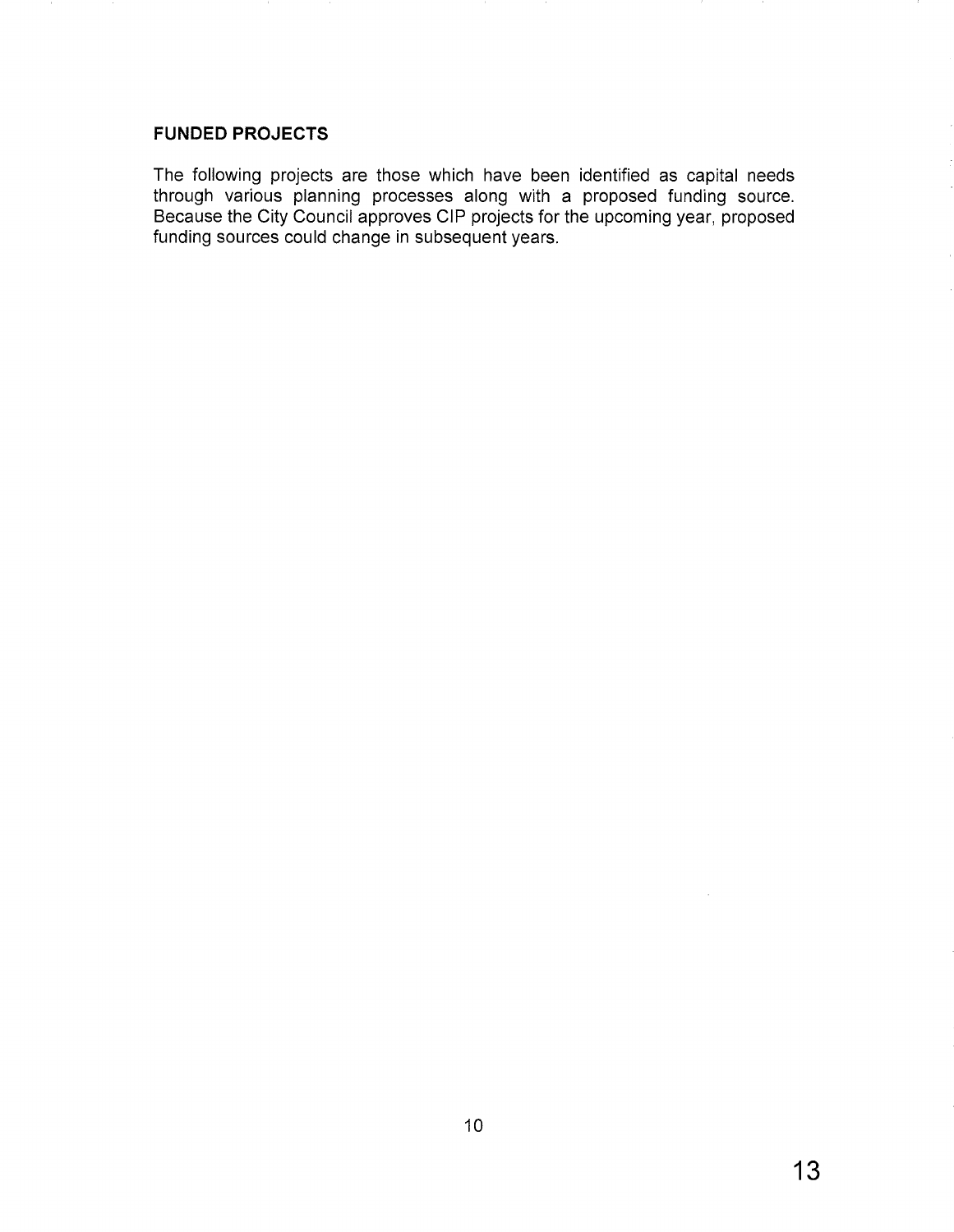| Rancho Palos Verdes Five Year Capital<br>Improvement Plan - Funded Projects | Page | Goal | Safety Council<br>Priority |    | FY15-16     |    | FY16-17     |    | FY17-18      |    | FY18-19      |     | FY19-20             | <b>Identified Funding</b><br>Source                        |
|-----------------------------------------------------------------------------|------|------|----------------------------|----|-------------|----|-------------|----|--------------|----|--------------|-----|---------------------|------------------------------------------------------------|
| <b>Abalone Cove Sewer</b>                                                   |      |      |                            |    |             |    |             |    |              |    |              |     |                     |                                                            |
| Abalone Cove Sew er District Rehabilitation                                 | 13   | X    | Χ                          |    |             | \$ | 500.000     | \$ | 500.000      | s  | 500.000      | \$. |                     | 500.000 CIP Reserve                                        |
| Palos Verdes Drive South Landslide                                          |      |      |                            |    |             |    |             |    |              |    |              |     |                     |                                                            |
| Landslide Dew atering Well Program                                          | 15   | X    | х                          | \$ | 450,000     | \$ | 450,000     | \$ | 180,000      | ŝ  | 180,000      | \$  |                     | 180,000 CIP Reserve                                        |
| Park Sites                                                                  |      |      |                            |    |             |    |             |    |              |    |              |     |                     |                                                            |
| Abalone Cove Beach Access Road                                              | 17   | Х    |                            |    |             |    | \$100,000   |    |              |    |              |     |                     | <b>CIP Reserve</b>                                         |
| Grandview Park Improvements (Phase 1)                                       | 18   |      | χ                          |    |             |    |             |    |              | \$ | 635,000      |     |                     | <b>CIP</b> Reserve                                         |
| <b>Public Buildings</b>                                                     |      |      |                            |    |             |    |             |    |              |    |              |     |                     |                                                            |
| Cityw ide ADA Transition Plan Implementation                                | 20   | Χ    |                            | \$ | 200,000     | \$ | 150,000     | s  | 150,000      | \$ | 150,000      | \$  | 150,000             | <b>EET/CIP Reserve</b>                                     |
| Ladera Linda Community Center Improvements                                  | 21   | X    |                            |    |             |    |             |    |              |    | \$4.000,000  |     |                     | <b>CIP Reserve</b>                                         |
| Solar Pow er System Hesse Park                                              | 22   |      |                            |    |             | Ŝ  | 385,000     |    |              |    |              |     |                     | <b>Energy Savings Grant</b>                                |
| Solar Pow er System PVIC                                                    | 23   |      |                            |    |             |    |             | s  | 410,000      |    |              |     |                     | <b>Energy Savings Grant</b><br><b>Restricted Donations</b> |
| <b>PVIC Exhibits</b>                                                        | 24   |      |                            |    | \$455,000   |    |             |    |              |    |              |     |                     | Fund                                                       |
| <b>Right of Way</b>                                                         |      |      |                            |    |             |    |             |    |              |    |              |     |                     | General Fund, TDA                                          |
| Residential Street Rehabilitation Zone 7                                    | 26   | х    | х                          |    |             |    | \$2,282,000 |    |              |    |              |     |                     | Article 3 funds                                            |
| Residential Street Rehabilitation Zone 8                                    | 27   | X    | χ                          |    |             |    |             |    | \$2,200,000  |    |              |     |                     | General Fund                                               |
| Residential Street Rehabilitation Zone 3 & 4                                | 28   | x    | X                          |    |             |    |             |    |              |    | \$2,100,000  |     |                     | General Fund                                               |
|                                                                             |      |      |                            |    |             |    |             |    |              |    |              |     |                     | General Fund, TDA                                          |
| Residential Street Rehabilitation Zone 5                                    | 29   | X    | X                          |    |             |    |             |    |              |    |              |     |                     | \$2,182,000 Article 3 funds                                |
|                                                                             |      |      |                            |    |             |    |             |    |              |    |              |     |                     | Measure R, Prop A,                                         |
|                                                                             |      |      |                            |    |             |    |             |    |              |    |              |     |                     | Prop C, STPL, CIP                                          |
| Arterial Rehabilitation - Crenshaw Boulevard                                | 30   | Χ    | χ                          |    |             | \$ | 200,000     |    | \$2,600,000  |    |              |     |                     | Reserve                                                    |
|                                                                             |      |      |                            |    |             |    |             |    |              |    |              |     |                     | Measure R, Prop A,                                         |
|                                                                             | 31   |      |                            |    |             |    |             |    |              | s  |              |     |                     | Prop C, STPL, CIP                                          |
| Arterial Rehabilitation - Indian Peak Road                                  |      | χ    | Χ                          |    |             |    |             |    |              |    |              |     | 200,000 \$1,600,000 | Reserve<br>HSIP 90%, CIP Reserve                           |
| Traffic Safety Improvements - PVDE at Bronco                                | 32   | х    | Χ                          | \$ | 500,300     |    |             |    |              |    |              |     |                     | 10%                                                        |
| PVDS Road Way Realignment and Drainage Project                              | 33   | X    | X                          |    |             |    |             |    |              |    | \$ 3,060,000 |     |                     | <b>CIP Reserve</b>                                         |
|                                                                             |      |      |                            |    |             |    |             |    |              |    |              |     |                     | 50/50 Inter-Agency Cost-                                   |
| Western Avenue Traffic Improvements                                         | 34   | X    | X                          |    |             |    | \$3,200,000 |    |              |    |              |     |                     | Share/CIP Reserve                                          |
| Haw thorne Blvd Corridor Beautification Study (Phase 1)                     | 35   | X    | Χ                          | \$ | 150,000     |    |             |    |              |    |              |     |                     | <b>CIP Reserve</b>                                         |
| Pavement Management Program Update                                          | 36   | X    | χ                          |    | \$120,000   |    |             |    |              | \$ | 120,000      |     |                     | CIP Reserve                                                |
| <b>Sanitary Sewer</b>                                                       |      |      |                            |    |             |    |             |    |              |    |              |     |                     |                                                            |
| Sew er Capacity Project - Other Locations                                   | 38   | χ    | Χ                          |    |             | \$ | 465,000     |    |              |    |              |     |                     | <b>CIP Reserve</b>                                         |
| Malaga Canyon - Sew er Improvement                                          | 39   | X    | X                          |    |             | \$ | 407.000     |    |              |    |              |     |                     | <b>CIP Reserve</b>                                         |
|                                                                             |      |      |                            |    |             |    |             |    |              |    |              |     |                     |                                                            |
| Storm Water System                                                          |      |      |                            |    |             |    |             |    |              |    |              |     |                     | WQFP User Fees/CIP                                         |
| Storm Drain Lining                                                          | 41   | X    | Χ                          | S  | 340.836     | s  | 347,653     | \$ | 350.000      | S  | 350.000      | s   |                     | 350,000 Reserve                                            |
| Paintbrush Canyon Drainage Project Study Report                             | 42   | X    | Χ                          |    |             |    |             |    |              |    |              | Ŝ.  |                     | 120,000 CIP Reserve                                        |
| Storm Drain Point Repairs                                                   | 43   | X    | X                          | \$ | 900.000     |    |             |    |              |    |              |     |                     | <b>WOFP User Fees</b>                                      |
| Storm Water Quality Improvement Program                                     | 44   |      |                            | S  | 100,000     | \$ | 100,000     | S  | 100,000      | S  | 100,000      | \$  |                     | 100,000 CIP Reserve                                        |
| <b>Totals</b>                                                               |      |      |                            |    | \$3,216,136 |    | \$8,586,653 |    | \$.6,490,000 |    | \$11,395,000 |     | \$5,182,000         |                                                            |

 $\ddot{\cdot}$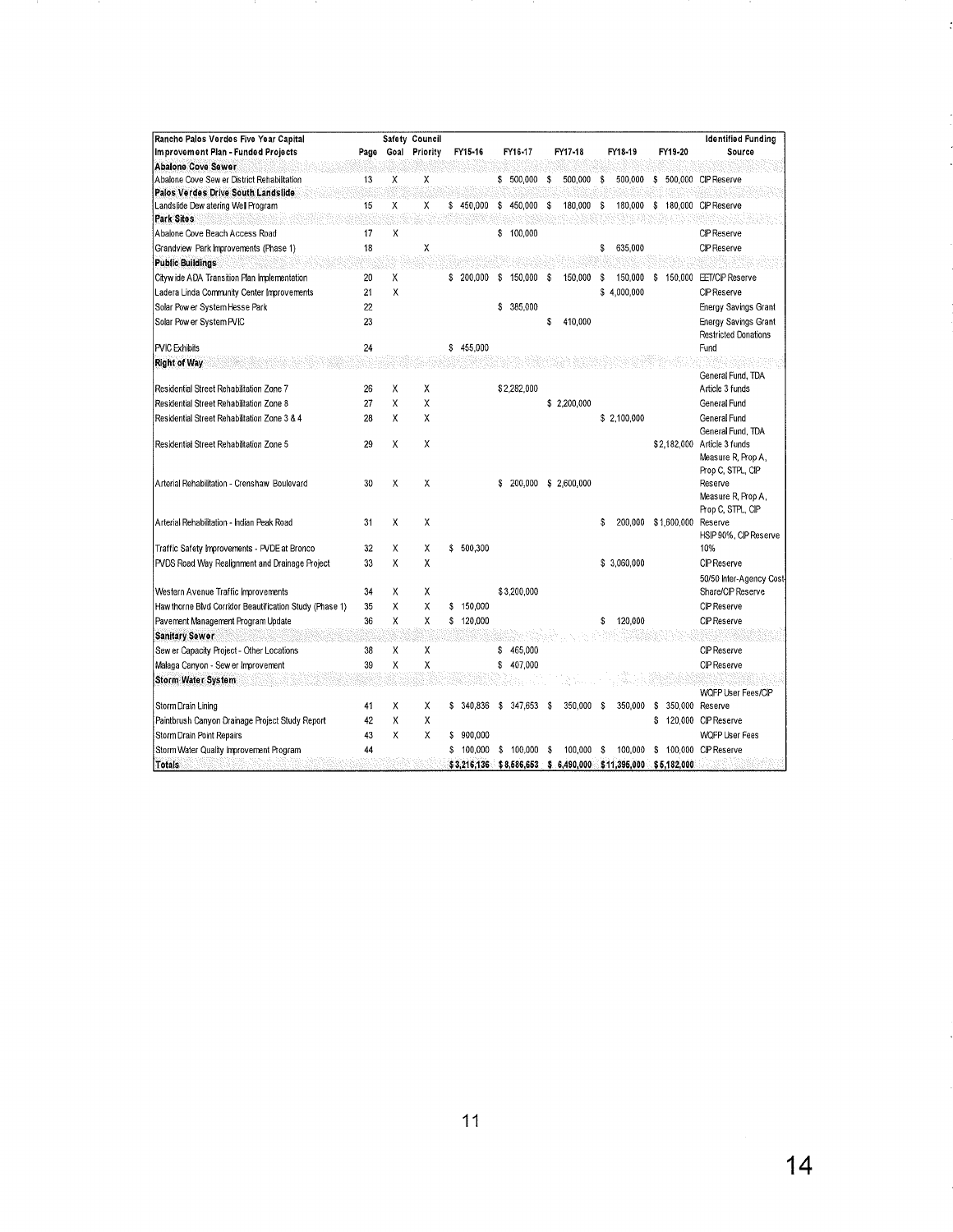## **UNFUNDED PROJECTS**

The following projects are those which have been identified as capital needs through various planning processes, but currently there are no identified financial resources to complete the projects. As funding becomes available and the City Council prioritizes and approves projects, they may be moved into the funded Five-Year CIP schedule. Additional projects will be identified in 2015 and 2016, through the development of the Infrastructure Management Plan (IMP), involvement of the Infrastructure Management Committee (IMAC), and completion of the Storm Drain Master Plan, General Plan and Parks Master Plan.